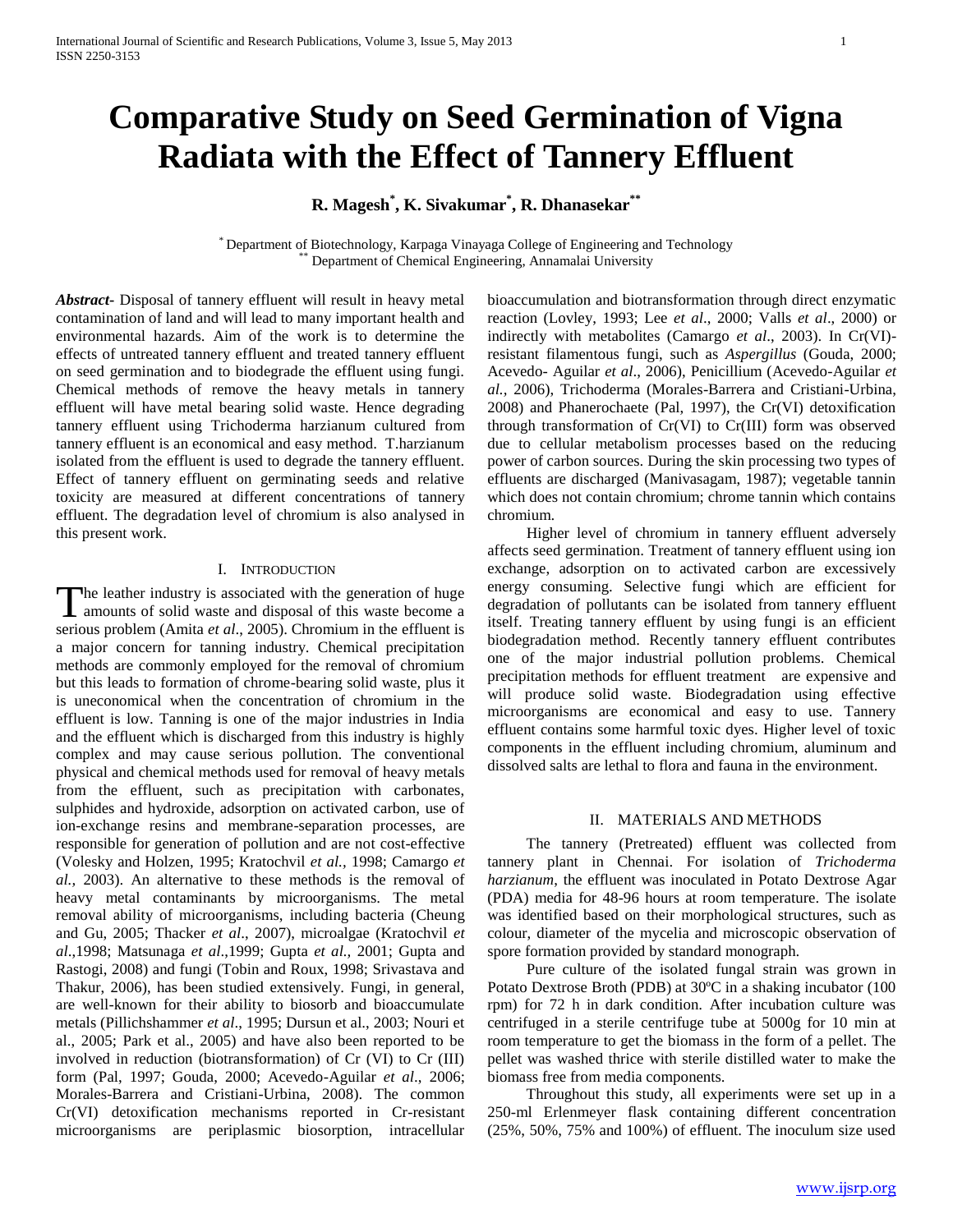was 0.4 mg/ml and incubates 24hrs. After incubation period, pH (pH meter), Conductivity (Electrical Conductivity meter), Dissolved Oxygen and Biological Oxygen Demand (APHA, 1995) were measured.

 Treated and untreated effluent sample was analysed in gas chromatography flame photometric detector. 0.5µl of untreated tannery effluent and 25% concentrations of tannery effluent was injected to gas chromatography flame photometric detector. The amount of chromium can be detected and measured from the chromatogram. The amount of analyte can be explained by single point extension method.

Response factor for standard run of chromium is calculated as, Response factor = Peak area / sample amount Amount of analyte is calculated by the following formula Amount of analyte = Peak area / Response factor

Effects of treated and untreated tannery effluent on *Vigna radiata* shoot length were studied. Different concentration (25%, 50%, 75% and 100%) of treated and untreated tannery effluent was introduced in a culture tube and a tube maintained as control in triplicate. The shoot length was measured after 24hrs, 48hrs and 96hrs. Relative toxicity was assessed on germinating seeds using both effluents.

## III. RESULTS AND DISCUSSION

 Physico-chemical parameters of untreated tannery and treated tannery effluent of pH, Electrical conductivity, Dissolved oxygen and Biological Oxygen Demand ranged was 7.15 to 7.58, 4.41-17.31 (µs per cm), 0.98-2.05 (mg/L) and 22.10- 35.67(mg/L), respectively (Fig. 1). Karunyal *et al* (1994) reported that after treatment of vegetative effluent pH (6.0) and

> 40 35

 $30$ 25

20

15 10

> 5  $\theta$

> > pH

BOD (7678mg/L) was not permissible limit. In the present study, also physico-chemical parameters showed near to permissible limit as per WHO (1992) with related to potable water. It may use to gardening of plants. Anova for physico-chemical parameters showed significant different at 5% level. Anova followed by post-hoc test performed that untreated effluent significantly different when compare to other concentrations. Electrical conductivity, dissolved oxygen and biological oxygen demand showed that between concentrations significantly different at 5% level. Chromatogram of tannery effluent for chromium species showed in fig. 2. Degradation of chromium was significantly reduced of chromium species in 25% tannery effluent after treatment by *T. harzianum* (Fig. 3).

 Effect of tannery effluent of seed germination on *V. radiate* stem height was high in 25% treated effluent after 24hrs  $(1.53\pm0.04cm)$  (Fig. 4) and 48hrs  $(2.50\pm0.02cm)$  (Fig. 5) than control and untreated effluent. In 96 hrs duration, it was 3.32±0.10cm at control than effluent samples (Fig. 6). Anova for effect of different concentration of treated tannery effluent and untreated effluent on seed germination showed significantly different  $(P<0.05$  level) at 24, 48 and 96hrs (Table 2-4). Karunyal *et al* (1994) have reported that seed germination using tannery effluent showed that high biomass and more leaf surface area in 25% concentration tannery effluent. Anova followed by post-hoc test performed that in 25% concentration treated effluent stem length was significantly height when compare to control and untreated effluent at 24hrs duration (Fig. 4). In the case of 48 hrs duration in 25% concentration treated effluent shows that no difference in stem height when compare to control (Fig. 5). In 96 hrs duration, different concentrations of effluent between control, treated and untreated effluent stem length significantly different at P<0.05 level (Fig. 6).

 $BOD$  (mg/lit)



 $\blacksquare$ 25% = 50% = 75% = 100% = Untreated

 $DO(mg/lit)$ 

d e

 $EC$  ( $\mu s$  per cm)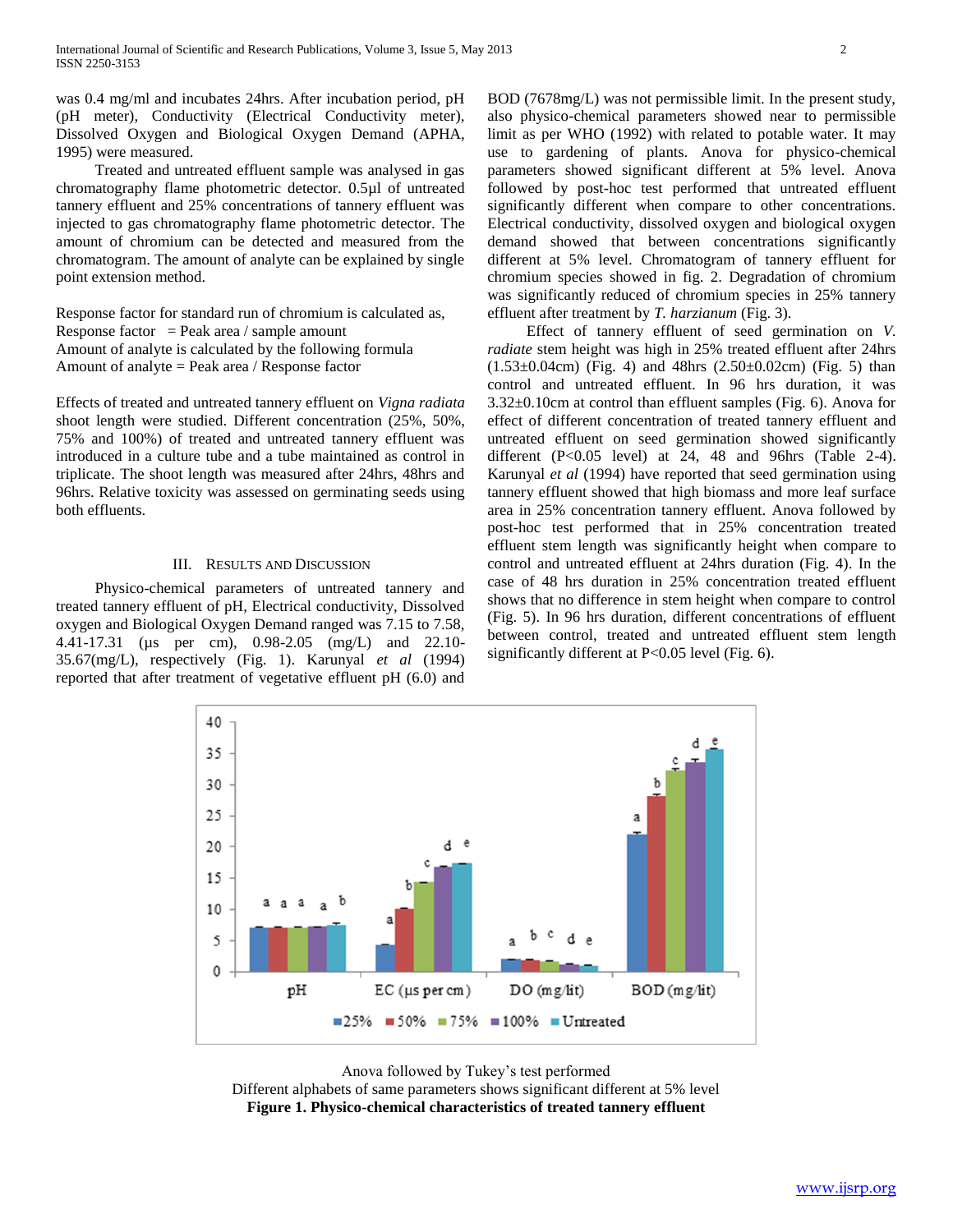| <b>Parameters</b>               | df    | <b>F</b> value | <b>P</b> value |
|---------------------------------|-------|----------------|----------------|
| pH                              | 4, 10 | 30.828         | $0.000*$       |
| Electrical conductivity         | 4, 10 | 35509.63       | $0.000*$       |
| Dissolved Oxygen                | 4, 10 | 2139.78        | $0.000*$       |
| <b>Biological Oxygen Demand</b> | 4, 10 | 961.61         | $0.000*$       |

**Table 1. Anova for physico-chemical characteristics of tannery effluent between concentrations**

\*-significant different at P<0.05 level; NS-non significant different at P>0.05 level



**Figure 2. Chromatogram of untreated tannery effluent**



**Figure 3. Chromatogram of 25% treated tannery effluent**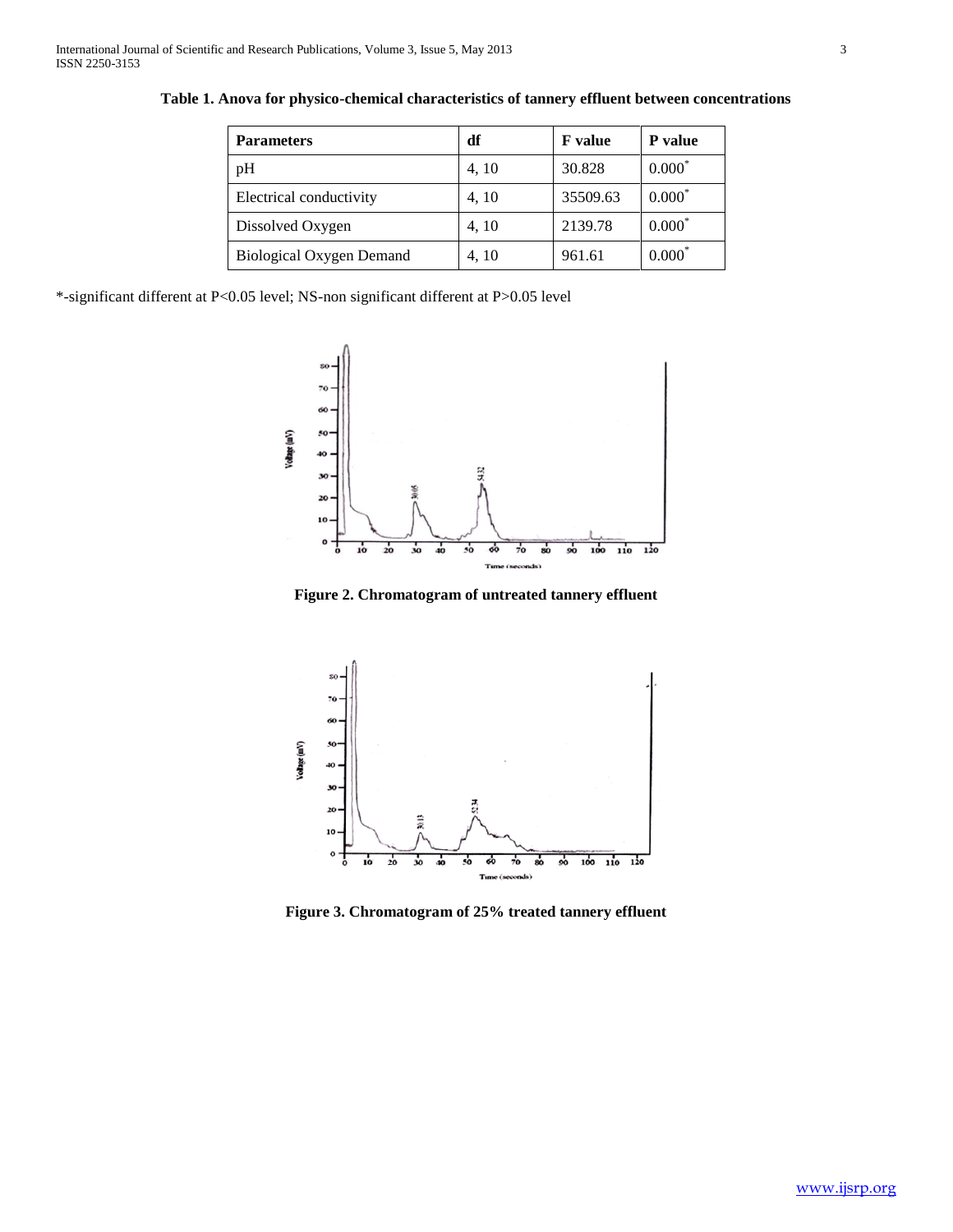

Anova followed by Tukey's test performed Different alphabets of same parameters shows significant different at 5% level

|  |  | Figure 4. Effect of tannery effluent on Seed germination after 24 hours |  |
|--|--|-------------------------------------------------------------------------|--|
|  |  |                                                                         |  |

| Table 2. Anova for effect of tannery effluent on Seed germination after 24 hours |  |  |  |
|----------------------------------------------------------------------------------|--|--|--|
|----------------------------------------------------------------------------------|--|--|--|

| <b>Parameters</b> | df   | <b>F</b> value | P value  |
|-------------------|------|----------------|----------|
| 25%               | 2, 6 | 15.65          | $0.004*$ |
| 50%               | 2, 6 | 17.60          | $0.003*$ |
| 75%               | 2, 6 | 85.02          | $0.000*$ |
| 100%              | 2.6  | 157.33         | $0.000*$ |

\*-significant different at P<0.05 level; NS-non significant different at P>0.05 level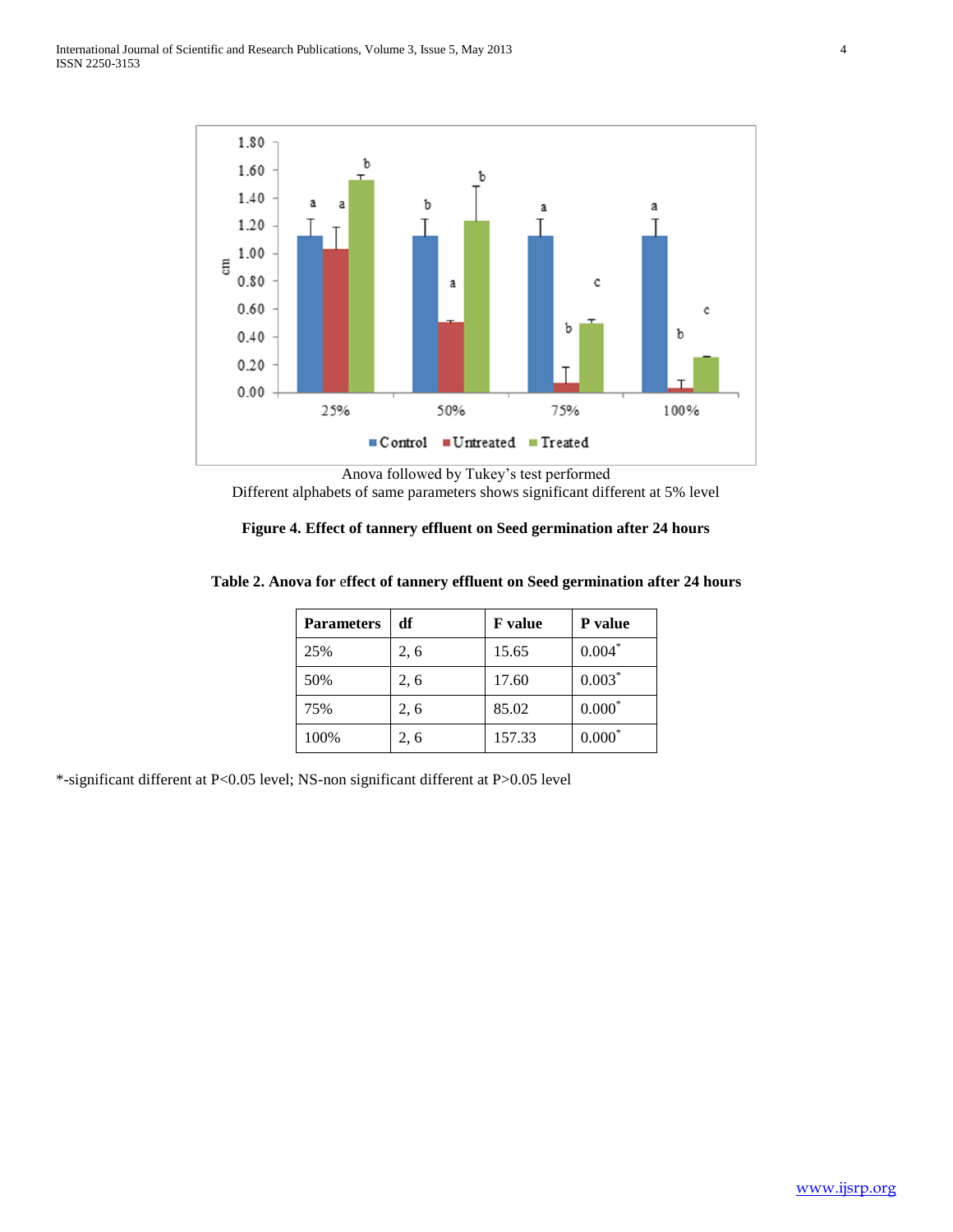

Anova followed by Tukey's test performed Different alphabets of same parameters shows significant different at 5% level

| Figure 5. Effect of tannery effluent on Seed germination after 48 hours |  |  |  |  |
|-------------------------------------------------------------------------|--|--|--|--|
|-------------------------------------------------------------------------|--|--|--|--|

| <b>Parameters</b> | df   | <b>F</b> value | P value  |
|-------------------|------|----------------|----------|
| 25%               | 2, 6 | 6.25           | $0.034*$ |
| 50%               | 2, 6 | 85.10          | $0.000*$ |
| 75%               | 2, 6 | 189.67         | $0.000*$ |
| 100%              | 2, 6 | 360.56         | $0.000*$ |

## **Table 3. Anova for effect of tannery effluent on Seed germination after 48 hours**

\*-significant different at P<0.05 level; NS-non significant different at P>0.05 level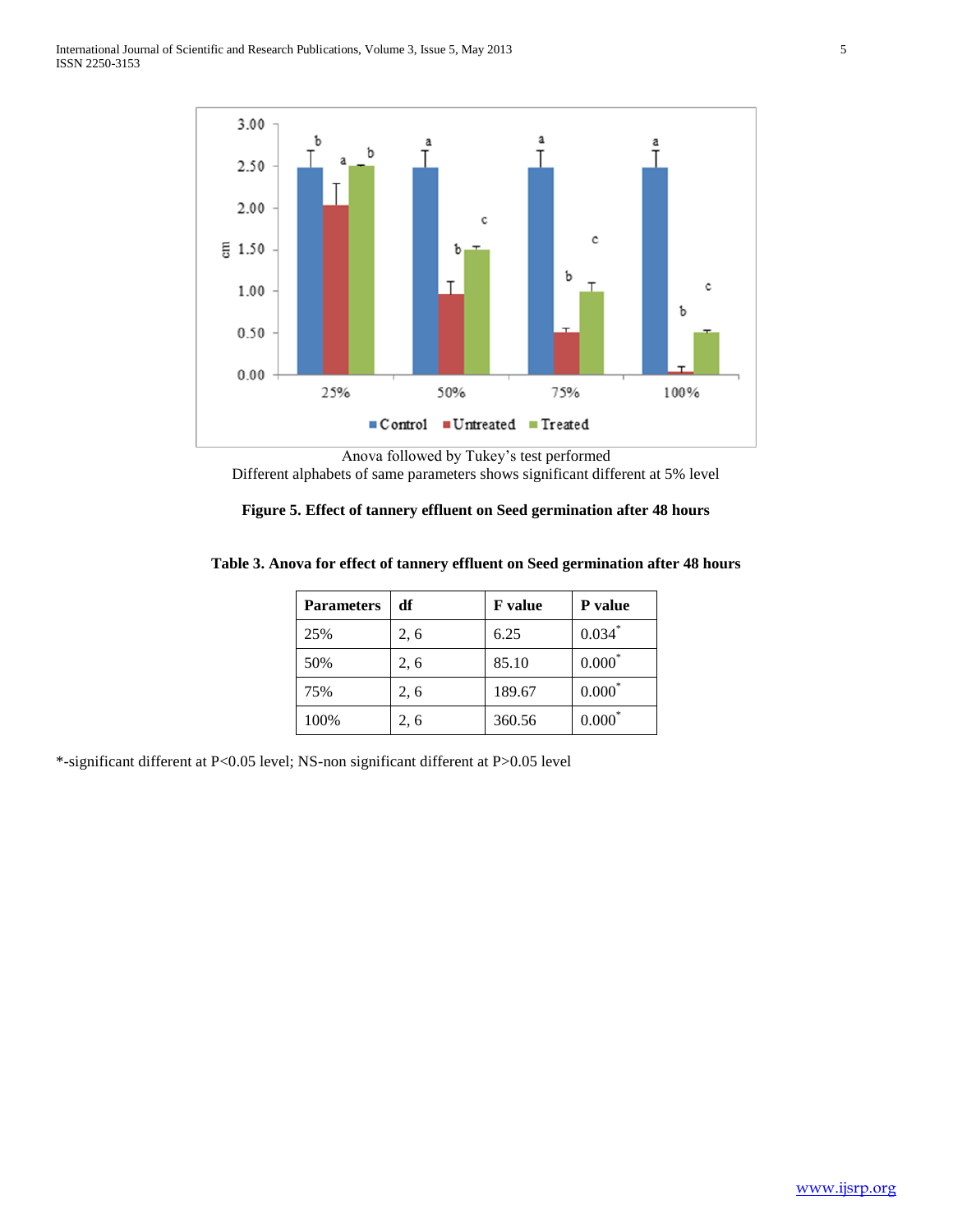

Anova followed by Tukey's test performed Different alphabets of same parameters shows significant different at 5% level

## **Figure 6. Effect of tannery effluent on Seed germination after 96 hours**

| <b>Parameters</b> | df   | <b>F</b> value | P value  |
|-------------------|------|----------------|----------|
| 25%               | 2, 6 | 42.38          | $0.000*$ |
| 50%               | 2, 6 | 137.41         | $0.000*$ |
| 75%               | 2, 6 | 1632.40        | $0.000*$ |
| 100%              | 2, 6 | 1857.04        | $0.000*$ |

#### **Table 4. Anova for effect of tannery effluent on Seed germination after 96 hours**

\*-significant different at P<0.05 level; NS-non significant different at P>0.05 level

#### ACKNOWLEDGEMENT

 The authors are thankful to the Management, the Advisor, the Principal, the Dean and Head, Department of Biotechnology, Karpaga Vinayaga College of Engineering and Technology for providing the lab facility to carry out the work.

#### **REFERENCES**

- [1] Acevedo-Aguilar, F.J., Espino-Saldana, A.E., Leon-Rodriguez, I.L., Rivera-Cano, M.E., Avila-Rodriguez, M., Wrobel, K., Wrobel, K., Lappe, P., Ulloa, M. and Gutierrez-Corona, J.F. (2006). Hexavalent chromium removal in vitro and from industrial wastes, using chromate-resistant strains of filamentous fungi indigenous to contaminated wastes. Canadian Journal of Microbiology, 52, pp. 809-815.
- [2] American Public Health Association,(1995). Standard methods for the examination of water and wastewater, 19th ed. APHA, Washington, D.C.
- [3] Amita D.A., Verma, S., Tare V and Bose, D. (2005). In: Oxidation of Cr (III) in tannery sludge for Cr (VI): Field observations and theoretical assessment Journal of Hazardous Materials, B 121, pp. 215-222.
- [4] Camargo, F.A.O., Okeke, B.C., Bento, F.M. and Frankenberger, W.T (2003). In vitro reduction of hexavalent chromium by a cell-free extracts of Bacillus sp. ES(29) stimulated by Cu2þ. Applied Microbiology and Biotechnology , 62, pp. 569-573.
- [5] Cheung, K.H. and Gu, J.D., 2005. Chromate reduction by Bacillus megaterium TKW3 isolated from marine sediments. World Journal of Microbiology and Biotechnology, 21, pp. 213-219.
- [6] Dursun, A.Y., Uslu, G., Tepe, O., Cuci, Y. and Ekiz, H.I.A. (2003). A comparative investigation on the bioaccumulation of heavy metal ions by growing Rhizopus arrhizus and Aspergillus niger. Biochemical Engineering Journal, 15, pp. 87-92.
- [7] Gouda, M.K. (2000). Studies on chromate reduction by three Aspergillus species.Fresenius Environmental Bulletin, 9, pp. 799-808.
- [8] Gupta, V.K. and Rastogi, A. (2008). Sorption and desorption studies of chromium (VI) from nonviable cyanobacterium Nostoc muscorum biomass. Journal of Hazardous Materials, 154, pp. 347-354.
- [9] Gupta, V.K., Srivastava, A.K. and Jain, N (2001). Biosorption of chromium(VI) from aqueous solutions by green algae Spirogyra species.Water Research,35, pp. 4079-4085.
- [10] Karunyal, S., Renuga, G. and Paliwal, K. (1994). Effects of tannery effluent on seed germination, leaf area, biomass and mineral content of some plants. Bioresource Technology 47, pp. 215-218.